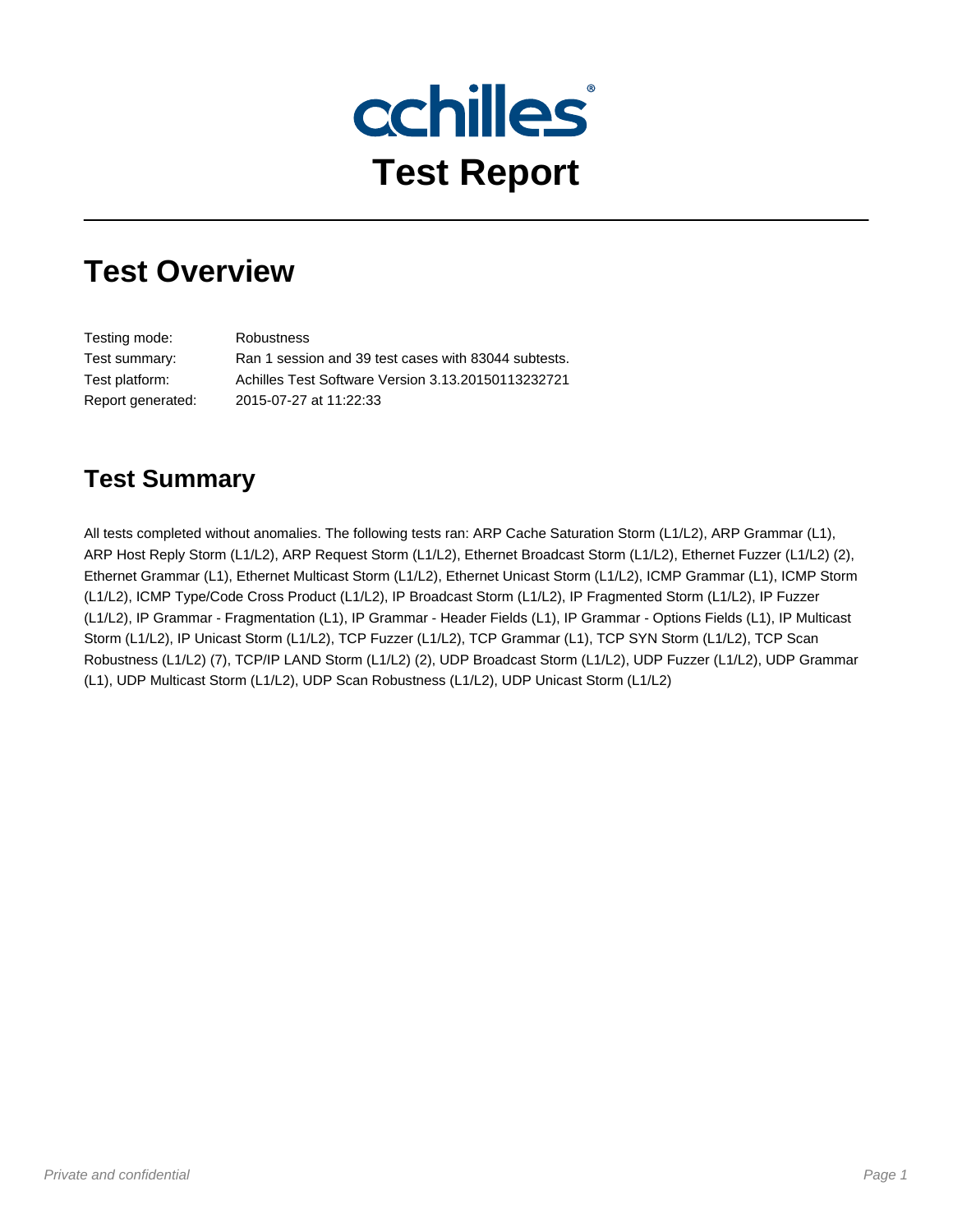## **Level 1 Certification Analysis**

**This analysis is an informal interpretation of test results and does not guarantee Level 1 certification.**

Device type: Embedded Device Test summary: Ran 39 test cases with 83044 subtests.

Warning: not all Level 1 tests were run with all required monitors. See the detailed analysis below.

## **Overall Analysis Results**

Data insufficient for complete analysis. See warning(s) above.

### **Certification Pass/Fail Criteria**

All tests in the Level 1 testsuite must run to completion in order for the device to pass certification.

Test results are determined by the Achilles Discrete Monitor and ICMP Monitor. The status of each monitor must remain Normal during test execution, provided that the test case is executed at or below 10 percent link utilization. For example, on a 100 Mbit link, all test cases are executed at 10 Mbits/s or below. If a single test does not meet the aforementioned criteria, then the DUT fails Achilles Level 1 Certification.

#### **Pass/Fail Criteria Exceptions**

If the status of a monitor changes to Warning during test execution, an exception to the pass/fail criteria may be granted if the DUT's behavior is due to an explicit design decision. For example, suppose the DUT is designed to process up to 200 packets per second on a 100 Mbit link and ignore all traffic that exceeds this limit. Such behavior will likely result in the DUT not sending ICMP replies to the Achilles, resulting in an ICMP Monitor warning. To qualify for an exception, Wurldtech must accept that the exhibited behavior and the relevant design decision(s) are reasonable. The vendor must provide design documents that describe the device's behavior. Details of the exception to the pass/fail criteria will be made public, so the end user will be aware of the device's behavior. This practice is in line with Wurldtech's view that a key utility of certification is to ensure symmetric information between the customer and end user regarding a device's network robustness and resilience.

Thus far, when granting pass/fail criteria exceptions, only ICMP Monitor Warnings have been exempted. ICMP Monitor Failures (the monitor status does not return to Normal by the end of the post-test period) and Discrete Monitor Warnings and Failures have not been exempted.

#### **Key Parameters for Level 1 Certification**

- Max link utilization: 10 percent.
- Discrete Monitor: Cycle period = 1000 milliseconds. Tolerable period error = 4 percent.
- ICMP Monitor: Timeout = 0.5 seconds. Tolerable packet loss = 10 percent.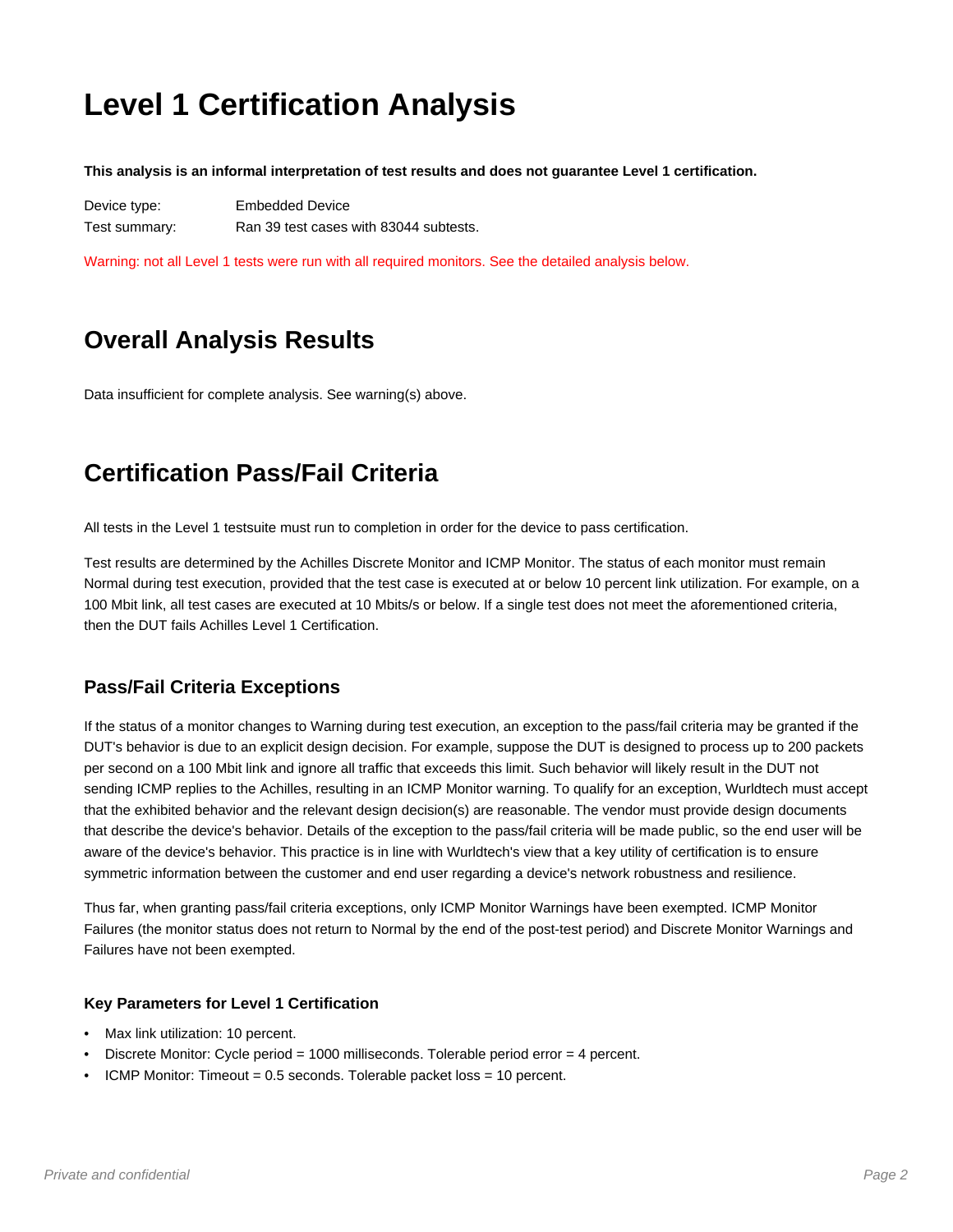### **Detailed Analysis**

#### **Tests run without required monitors**

Monitors specified in the Certification Pass/Fail Criteria should be enabled when running all Level 1 tests. The following tests were not run with all required monitors enabled: Ethernet Unicast Storm (L1/L2), Ethernet Multicast Storm (L1/L2), Ethernet Broadcast Storm (L1/L2), Ethernet Fuzzer (L1/L2), Ethernet Fuzzer (L1/L2), Ethernet Grammar (L1), ARP Request Storm (L1/L2), ARP Host Reply Storm (L1/L2), ARP Cache Saturation Storm (L1/L2), ARP Grammar (L1), IP Unicast Storm (L1/L2), IP Multicast Storm (L1/L2), IP Broadcast Storm (L1/L2), IP Fragmented Storm (L1/L2), IP Fuzzer (L1/L2), IP Grammar - Header Fields (L1), IP Grammar - Fragmentation (L1), IP Grammar - Options Fields (L1), ICMP Storm (L1/L2), ICMP Grammar (L1), ICMP Type/Code Cross Product (L1/L2), TCP Scan Robustness (L1/L2), TCP Scan Robustness (L1/L2), TCP Scan Robustness (L1/L2), TCP Scan Robustness (L1/L2), TCP Scan Robustness (L1/L2), TCP Scan Robustness (L1/L2), TCP Scan Robustness (L1/L2), TCP SYN Storm (L1/L2), TCP/IP LAND Storm (L1/L2), TCP/IP LAND Storm (L1/L2), TCP Fuzzer (L1/L2), TCP Grammar (L1), UDP Scan Robustness (L1/L2), UDP Unicast Storm (L1/L2), UDP Multicast Storm (L1/L2), UDP Broadcast Storm (L1/L2), UDP Fuzzer (L1/L2), UDP Grammar (L1)

#### **Tests that Meet Certification Pass/Fail Criteria**

The following tests ran without anomalies: ARP Cache Saturation Storm (L1/L2), ARP Grammar (L1), ARP Host Reply Storm (L1/L2), ARP Request Storm (L1/L2), Ethernet Broadcast Storm (L1/L2), Ethernet Fuzzer (L1/L2) (2), Ethernet Grammar (L1), Ethernet Multicast Storm (L1/L2), Ethernet Unicast Storm (L1/L2), ICMP Grammar (L1), ICMP Storm (L1/L2), ICMP Type/Code Cross Product (L1/L2), IP Broadcast Storm (L1/L2), IP Fragmented Storm (L1/L2), IP Fuzzer (L1/L2), IP Grammar - Fragmentation (L1), IP Grammar - Header Fields (L1), IP Grammar - Options Fields (L1), IP Multicast Storm (L1/L2), IP Unicast Storm (L1/L2), TCP Fuzzer (L1/L2), TCP Grammar (L1), TCP SYN Storm (L1/L2), TCP Scan Robustness (L1/L2) (7), TCP/IP LAND Storm (L1/L2) (2), UDP Broadcast Storm (L1/L2), UDP Fuzzer (L1/L2), UDP Grammar (L1), UDP Multicast Storm (L1/L2), UDP Scan Robustness (L1/L2), UDP Unicast Storm (L1/L2)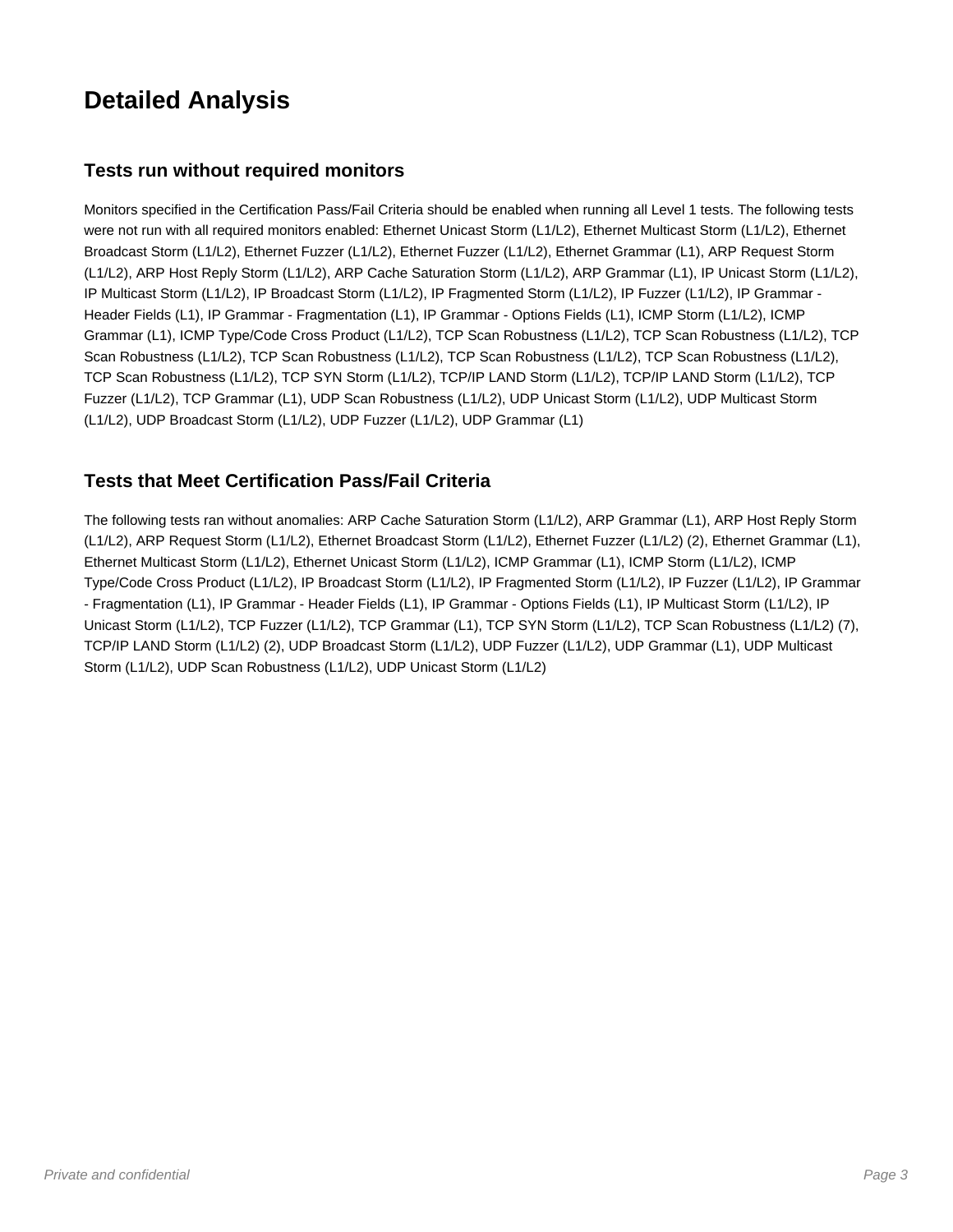## **Session 1**

Session time: 2015-05-26 at 13:43:36 Test summary: Ran 39 test cases with 83044 subtests. Device name: FG200 Device notes: None

## **Environment**

| Field          | Network 1         | Network 2 |
|----------------|-------------------|-----------|
| Achilles IP    | 172.17.11.254/16  | None      |
| Achilles MAC   | 00:0C:29:74:07:D9 | None      |
| DUT IP         | 172.17.11.3       | None      |
| <b>DUT MAC</b> | 00:06:71:2D:00:03 | None      |
| <b>VCS IP</b>  | None              | None      |
| <b>VCS MAC</b> | None              | None      |

#### **ARP Monitor (DUT #1)**

The ARP Monitor uses ARP Request/Response messages to determine whether the DUT's networking software is functioning.

| Parameter   | Value <sup>1</sup> |
|-------------|--------------------|
| Timeout (s) | 1.500              |

### **ICMP Monitor (DUT #1)**

The ICMP Monitor uses ICMP Echo Request/Response messages to determine whether the DUT's networking software is functioning.

| Parameter                             | Value   |
|---------------------------------------|---------|
| Request Timeout (intervals of 0.1s) 5 |         |
| Packet Loss Warning (%)               | 10      |
| <b>Strict Address Checking</b>        | Enabled |

### **TCP Ports Monitor (DUT #1)**

The TCP Ports Monitor observes specified TCP ports on the DUT and determines whether the ports are open or closed.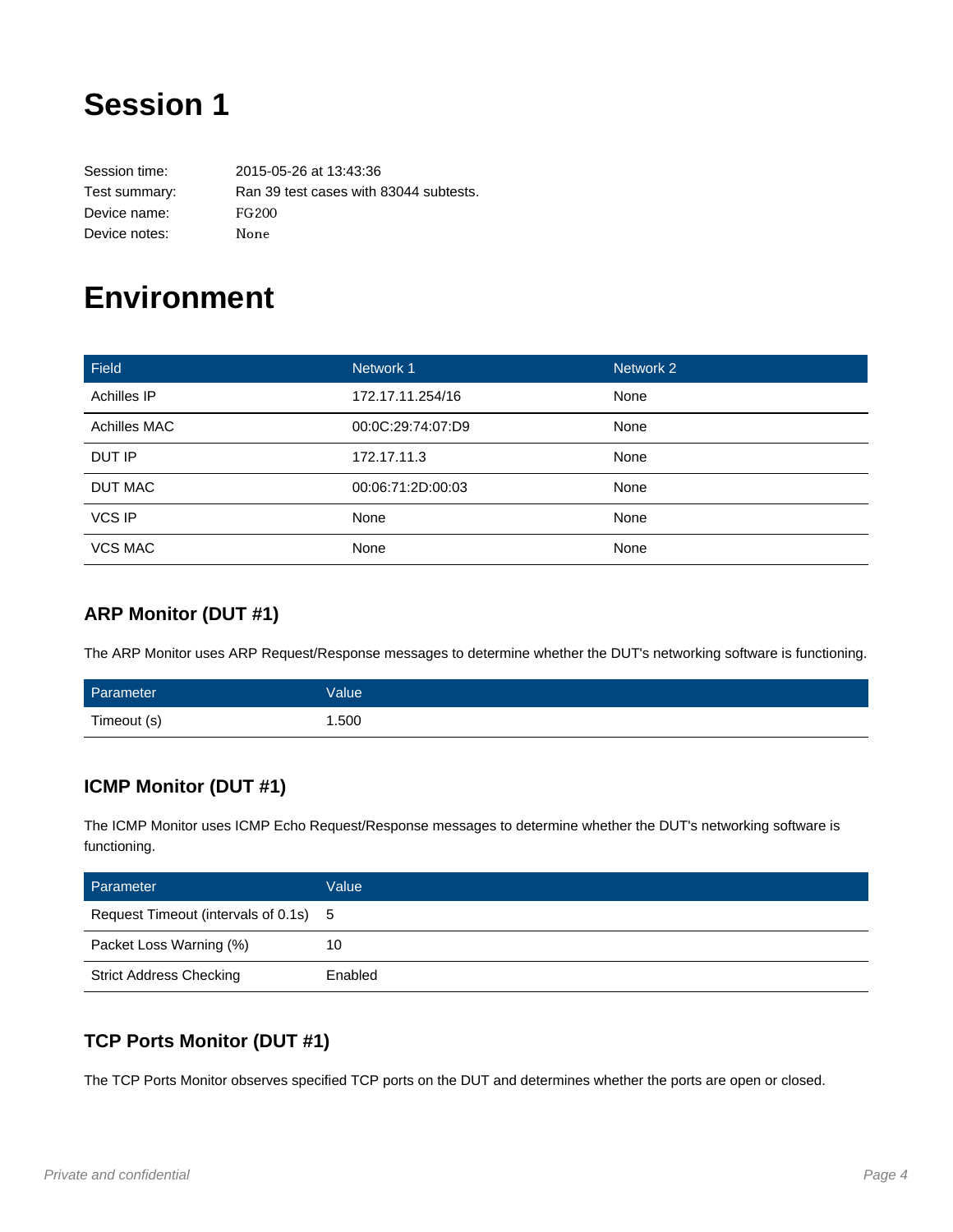| Parameter        | <b>Value</b>         |
|------------------|----------------------|
| <b>TCP Ports</b> | Open ports: 80, 1090 |

### **UDP Ports Monitor (DUT #1)**

The UDP Ports Monitor observes specified UDP ports on the DUT and determines whether the ports are open or closed.

| Parameter             | Value                                                              |
|-----------------------|--------------------------------------------------------------------|
| <b>UDP Ports</b>      | Open ports: 0, 123, 1025, 1026, 1089, 1090, 1091, 1095, 2355, 4660 |
| Source IP Addresses   | Achilles IP: 172.17.11.254                                         |
| Known Closed UDP Port | Search                                                             |